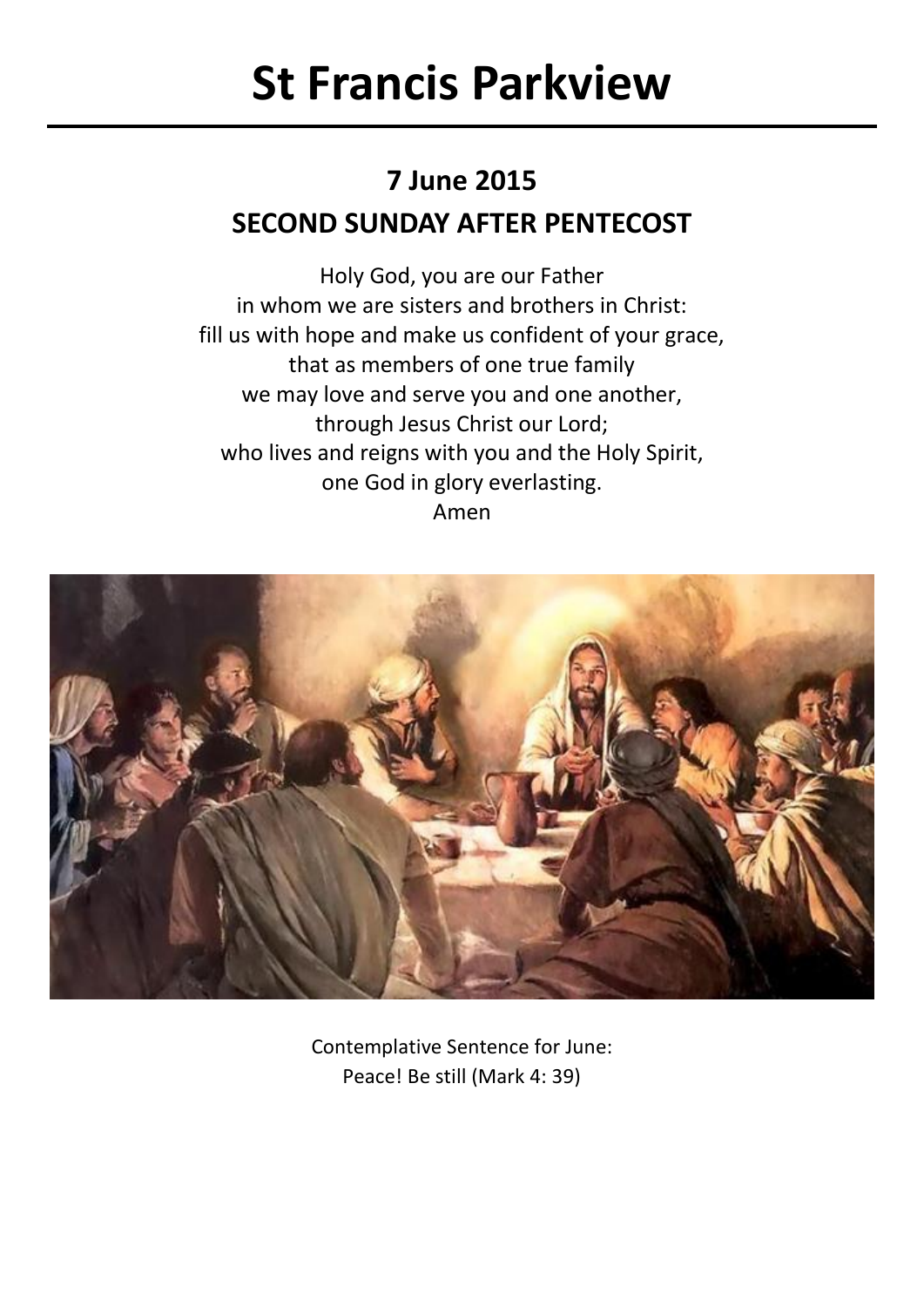**Pray for the Church:** Pray for the Diocese of Ogbomoso, Ibadan and Ogoni, Niger Deltain Nigeria and for the Rt Revd Matthew Osunade and the Rt Revd Solomon Gberegbara.

**Pray for the World:** Upon the rich earth send a blessing, O Lord. Let the earth be fruitful and its resources be hallowed. Upon human labour send a blessing, O Lord. Prosper the work of our hands; free the exploited and oppressed; may all find dignity and just reward in their work.

Upon the produce of the earth send a blessing, O Lord. Guide us into a sustainable future, and give us the will to share the fruits of the world. Upon the seas and waters send a blessing, O Lord. Teach us to cherish the water of the earth, and to conserve the seas, lakes and rivers.

#### **Pray for Parishioners:**

**Confirmation classes** are currently being offered. Please pray for the young people being prepared for membership of the church.

**First Communion:** Several children are being prepared for First Communion. Please pray that they and those preparing them will be blessed.

**Birthdays: Tuesday 9:** Keith Ballard, Jonathan Gunning, Elizabeth Stanley; **Wednesday 10:** Jodie Botha; **Saturday 13:** Val Cooper, Jeremy Prior.

**Wedding Anniversary: Wednesday 10:** John and Margie Austin; **Saturday 13:** Ann and Steve Pryor **Families to be prayed for this week:** Val Robertson: Andi, Julie, Jason and Taryn Rogers: Bruce, Marina, Sidney and Mark Rubidge; Sue Rudnick; Paul, Renee, Hugo, Ella and Rupert Schonborn

#### **Prayers for those in need of prayer:**

Austin Angoma; Sonja Begg; Bill Currie; Anne de Smidt; Maria Frahm-Arp; Jeffery Gavin; Colin Germond; Neil van den Heever; June Impey; Clive Rice; George Rudd; John Speedy; Jill van Dongen; Mairead Williams;

#### **Years Mind:**

Nicholas Croeser; Thomas Hunn **R.I.P** Primrose du Plessis

#### **Readings this week**

| <b>Readings this week</b>         |                |                     | Eucharist 07:30 | Eucharist 09:30                  |
|-----------------------------------|----------------|---------------------|-----------------|----------------------------------|
| Genesis 3: 8-15                   | OT 6           | <b>Celebrant</b>    | Tim Gray        | Jonathan Meinties                |
| Psalm 130                         | <b>APB 773</b> | Preacher            | Tim Gray        | Tim Gray                         |
| 2 Corinthians 4: 13-5:1           | NT 224         | Worship             | Alan Carlile    | Sue Jordaan                      |
| Mark 3: 20-35                     | NT 49          | Leader              |                 |                                  |
|                                   |                | <b>Server</b>       | Alan King       |                                  |
| <b>HYMNS 07:30</b>                |                | <b>First Reader</b> | Mike Honnet     | David Butler                     |
| Morning has broken                |                | Second              | Alan Carlile    | Sharon Botha                     |
| Brother, sister, let me serve you |                | Reader              |                 |                                  |
| Put peace into each other's hands |                | <b>Sides People</b> | Bart Cox        | Andre Cloete                     |
| All creatures of our God and King |                |                     | Lindsay         | Darryl Mcmullen                  |
|                                   |                |                     | Magerman        |                                  |
| <b>HYMNS 09.30</b>                |                | <b>Music</b>        | Jonathan van    | <b>Ruth Coggin</b>               |
| Morning has broken                |                |                     | Rensburg        |                                  |
| Brother, sister, let me serve you |                | <b>Power Point</b>  |                 | Phibion                          |
| Put peace into each other's hand  |                |                     |                 | Makuwerere                       |
| Above the moon earth rises        |                | <b>Keys</b>         | Mike Honnet     |                                  |
| As water to the thirsty           |                | Chapel              | Anne Pryor      | Jane Meintjes                    |
| Go peaceful, in gentleness        |                | Prayer              |                 |                                  |
| All creatures of our God and King |                | <b>Flowers</b>      | <b>Bart Cox</b> |                                  |
|                                   |                | Tea                 |                 | Mike Montgomery and Sharon Botha |
|                                   |                |                     |                 |                                  |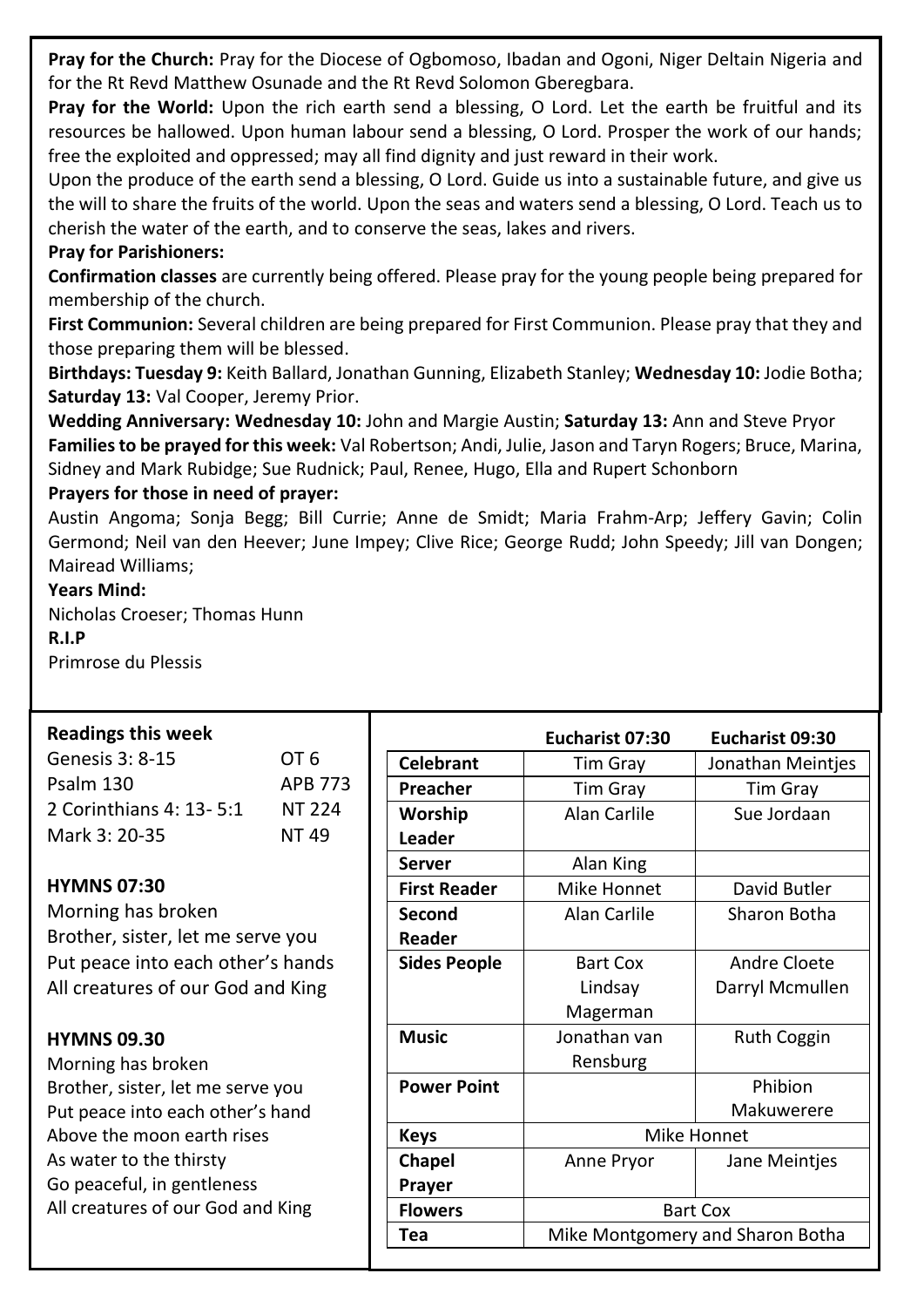| Ezekiel 17: 22-24          | Psalm 20 | 2 Corinthians 5: 6-10, 14-17 5: 1      | Mark 30: 20-35       |
|----------------------------|----------|----------------------------------------|----------------------|
| Readings for 14 June 2015: |          |                                        |                      |
|                            |          | 09:30 Eucharist and Rock & Roll        |                      |
| Sunday 14 June             |          | 07:30 Eucharist                        |                      |
| Saturday 13 June           |          | 14:00 Arts and Crafts Worksop          |                      |
|                            |          | 16:00 Junior Youth                     | 18:00 Senior Youth   |
| Friday 12 June             |          | 07:00 Eucharist                        |                      |
|                            |          | 10:00 Knitting Circle                  | 18:00 Park Views     |
| Thursday 11 June           |          | 07:00 Churchwardens Meeting            |                      |
|                            |          | 17:00 Eco Group Meeting                | 18:00 Choir Practice |
| Wednesday 10 June          |          | 09:30 Eucharist                        |                      |
|                            |          | 18:00 Worship Leaders Meeting          |                      |
| Tuesday 9 June             |          | 17:30 Eucharist                        |                      |
|                            |          | 08:30 Sandwich making for the homeless |                      |
| Monday 8 June              |          | 07:00 Clergy Meeting                   |                      |
| <b>EVENTS THIS WEEK:</b>   |          |                                        |                      |

### **NOTICES:**

**SOUP KITCHEN:** We are in need of more volunteers to help. We need at least two volunteers per afternoon from 16:30 to 17:30 to prepare and serve the soup. Extra volunteers are also welcome. If you would like to help, please contact Ann Pryor (011)678 3967 or Ceri in the office.

**ARTS AND CRAFTS WORKSHOP:** Resin Workshop on Saturday 13 June at 14:00. Please see insert for more details.

**PARKVIEWS:** Thursday 11 June at 18:00 sharp! Gerald Garner will talk on "Johannesburg; from Days of Glory, to Decline and Rebirth." See insert for more information

**TALENT CONTEST:** Saturday 18 July. An entertaining evening awaits us! If you would like to participate in this talent show, please get your items ready. Last year's talent show, organised by the young people, was highly successful, but with a very full programme. Arrangements have started for this year's talent show, which will involve all members of the parish. If you would like to participate, please speak as soon as possible to Theo Coggin 082-900-0168, Patience Dlamini 082-558-8547, or Sharon Botha (072-903-6114).

**GOLF DAY RAFFLE:** The Golf Day raffle will be drawn on the second Sunday in June, following the 9.30 service. Please get your completed raffle sheets back, with the money, either to the office or Theo Coggin, as soon as possible. There is also still time to sell tickets to your friends and relations so that we can get even closer to our target. Thank you for your help!

**ECO GROUP:** Please make a note of an Eco Group meeting to the Palaeontology Department at Wits University on Saturday 25 July. Then a series of interesting lectures on Evolution start on 20 June. See notice board for more info.

**HEALING OF MEMORIES WORKSHOP:** Fr MICHAEL LAPSLEY SSM with his team of facilitators will be hosting the Healing of Memories Workshop on 10-12 July 2015. For more information and Bookings email: [office@stben.co.za](mailto:office@stben.co.za) or for queries contact Revd Kathy Barrable at 011 4353662 or 0828049128.

> Our banking details - Account name: St Francis Church Parkview, Account number: 50331107348 Bank: FNB Branch: Killarney 256 205

St Francis of Assisi Parish proclaims the Kingdom of God in the power of the Spirit through:

\* Growing in love of God and each other; \* Sharing in worship; \* Engaging in evangelism;

\* Participating in fellowship; \* Serving people in need; \* Caring for the environment.

St Francis Parkview gives support to care for the community through: \* Meals round-the-year for the needy; \* Advice service for the homeless; \* HIV/Aids counselling; \* Facilities for pre-school outreach; \* Distribution Centre for used clothing.